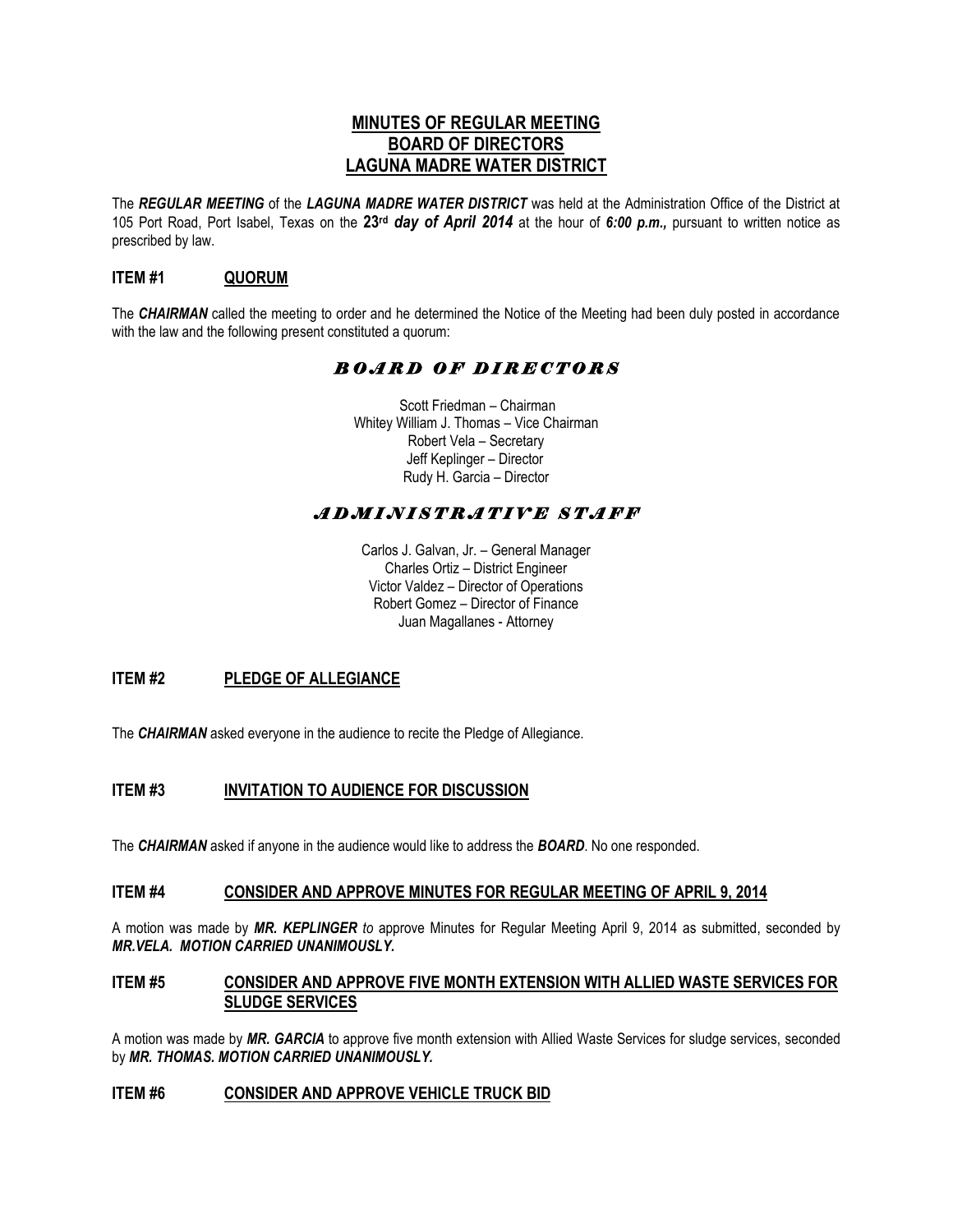A motion was made by *MR. GARCIA* to approve vehicle truck bid for the purchase of a total of six (6) trucks, seconded by *MR. VELA* with *MR. KEPLINGER* opposing*. MOTION CARRIED.* 

## **ITEM #7 CONSIDER AND APPROVE TWENTY-NINE MONTHS GROUND MAINTENANCE BID**

A motion was made by *MR. THOMAS to* approve twenty-nine months Ground Maintenance Bid awarded to T-9 Lawn care for a monthly fee of \$2,383.00, seconded by *MR. KEPLINGER. MOTION CARRIED UNANIMOUSLY.*

#### **ITEM #8 CONSIDER AND APPROVE SEVENTEEN MONTHS PETROLEUM PRODUCTS BID**

A motion was made by *MR. GARCIA* to approve seventeen months Petroleum Bid awarded to Oil Patch Fuel & Supply Inc., cost of \$2.9758 for lead free gas and \$3.0310 for sulfur diesel, seconded by *MR. VELA. MOTION CARRIED UNANIMOUSLY.*

## **ITEM #9 CONSIDER AND APPROVE SEVENTEEN MONTHS CHEMICAL SUPPLY BID FOR WATER AND WASTEWATER**

A motion was made by *MR. VELA* to approve seventeen months Chemical Supply Bid awarded to recommend bidders, seconded by *MR. GARCIA. MOTION CARRIED UNANIMOUSLY.*

## **ITEM #10 CONSIDER AND APPROVE INSTRUMENTATION MAINTENANCE SERVICE FOR WATER AND WASTEWATER**

A motion was made by *MR. KEPLINGER* to approve Instrumentation Maintenance Service for water and wastewater awarded to Sendero South for \$10,560.00, seconded by *MR. VELA. MOTION CARRIED UNANIMOUSLY.*

## **ITEM #11 CONSIDER AND APPROVE CHANGE ORDER NO. 1 FOR LIFT STATION NO. 19 REHABILITATION PROJECT**

A motion was made by *MR. KEPLINGER* to approve Change Order No. 1 for Lift Station No. 19 Rehabilitation Project, seconded by *MR.VELA* with *MR. THOMAS* opposing. *MOTION CARRIED.*

#### **ITEM #12 CONSIDER AND APPROVE FINANCIAL REPORT AS OF MARCH 31, 2014**

A motion was made by *MR. KEPLINGER* to approve Financial Report as of March 31, 2014, seconded by *MR. VELA. MOTION CARRIED UNANIMOUSLY.*

## **ITEM #13 CONSIDER AND APPROVE DISBURSEMENTS**

A motion was made by *MR. VELA to* approve Disbursements as submitted, seconded by *MR.GARCIA. MOTION CARRIED UNANIMOUSLY.*

## **ITEM # 14 GENERAL MANAGER'S REPORT**

## **A. SALINITY TEST RESULTS IN LAGUNA VISTA WASTEWATER COLLECTION**

**B. TANK PRO OWNER MEETING – MAY 7, 2014**

#### **C. EARTH DAY**

*MR. GALVAN* briefly discussed the Salinity Test Results in Laguna Vista Wastewater Collection; upcoming meeting with the Owner of Tank Pro; and Laguna Vista's Earth Day Event.

## **ITEM #15 DISTRICT ENGINEER'S REPORT**

#### **A. MASTER PROJECTS SCHEDULE UPDATE**